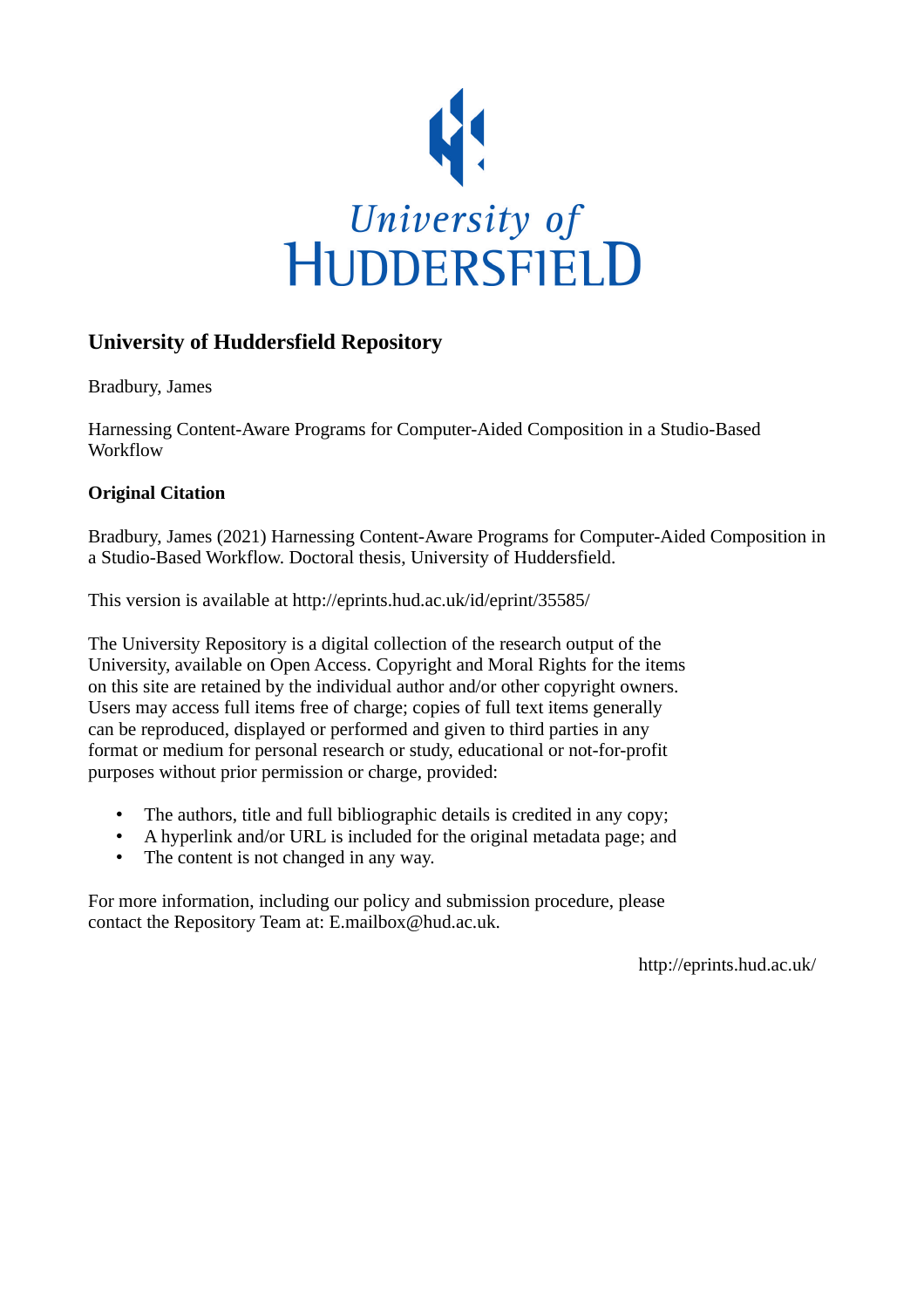- [i. Abstract](https://www.harnessing.xyz/)
- [ii. How to Read](https://www.harnessing.xyz/howto)
- [iii. Acknowledgements](https://www.harnessing.xyz/acknowledgements)
- [iv. Submitted Materials](https://www.harnessing.xyz/submission-materials)
- [v. List of Interactive Elements](https://www.harnessing.xyz/list-of-interactive-elements)  $\bullet$
- [1. Introduction](https://www.harnessing.xyz/introduction)
- [2. Preoccupations](https://www.harnessing.xyz/preoccupations)
- [3. Content-Awareness](https://www.harnessing.xyz/content-awareness)
- [4. Projects](https://www.harnessing.xyz/projects)
- [4.1 Stitch/Strata](https://www.harnessing.xyz/projects/stitch-strata)
- [4.2 Annealing Strategies](https://www.harnessing.xyz/projects/annealing-strategies)
- [4.3 Refracted Touch](https://www.harnessing.xyz/projects/refracted-touch)
- [4.4 Reconstruction Error](https://www.harnessing.xyz/projects/reconstruction-error)
- [4.5 Interferences](https://www.harnessing.xyz/projects/interferences)
- [5. Technical Implementation](https://www.harnessing.xyz/tech)
- $\bullet$  [5.1 mosh](https://www.harnessing.xyz/tech/mosh)
- [5.2 Finding Things In Stuff](https://www.harnessing.xyz/tech/ftis)
- [5.3 ReaCoMa](https://www.harnessing.xyz/tech/reacoma)
- [6. Conclusion](https://www.harnessing.xyz/conclusion)
- [References](https://www.harnessing.xyz/references)
- [Copyright](https://www.harnessing.xyz/copyright)

## **Harnessing Content-Aware Programs for Computer-Aided Composition in a Studio-Based Workflow**

## **James Bradbury**

*A thesis submitted to the University of Huddersfield in partial fulfilment of the requirements for the degree of Doctor of Philosophy*

June 2021

The research presented here represents an attempt to explore how content-aware programs can be harnessed in my practice of studio-based, computer-aided composition using digital samples. A portfolio of compositions and software are submitted, and are used as the subject of critical reflection and discussion in the written text. Throughout this reflection, I outline how dialogical interactions between content-aware machines and my decision-making processes can be used as heuristics to solve aesthetic, creative and compositional problems. The dialogue is framed around the notion of querying, in which compositional problems are formulated in the abstract as machine listening tasks. My responses to the results of these processes generates new questions, or informs the development and honing of existing ones, thus focusing and clarifying my creative aims and intentions.

In addition to this, the text documents how my compositional method evolved during the PhD, and draws attention to my gradual reclaiming of compositional control from the computer — having earlier ceded it over this period. I observe how technological and compositional aims and motivations are intertwined, as well as how they mature toward the development of computer-aided workflows in which I temper computergenerated outputs with my intuitive compositional decision-making, rather than use the computer to generate entire works through algorithmic and procedural means.

Five compositional projects are submitted alongside the written text. Three of these are standalone works while the other two are EPs consisting of several related pieces. The compositional style is situated in a postdigital aesthetic, drawing on noise-based and digital sounds as the primary compositional material . Three software outputs are also submitted: [Finding Things In Stuff \(FTIS\),](https://www.harnessing.xyz/tech/ftis) a Python-based framework for